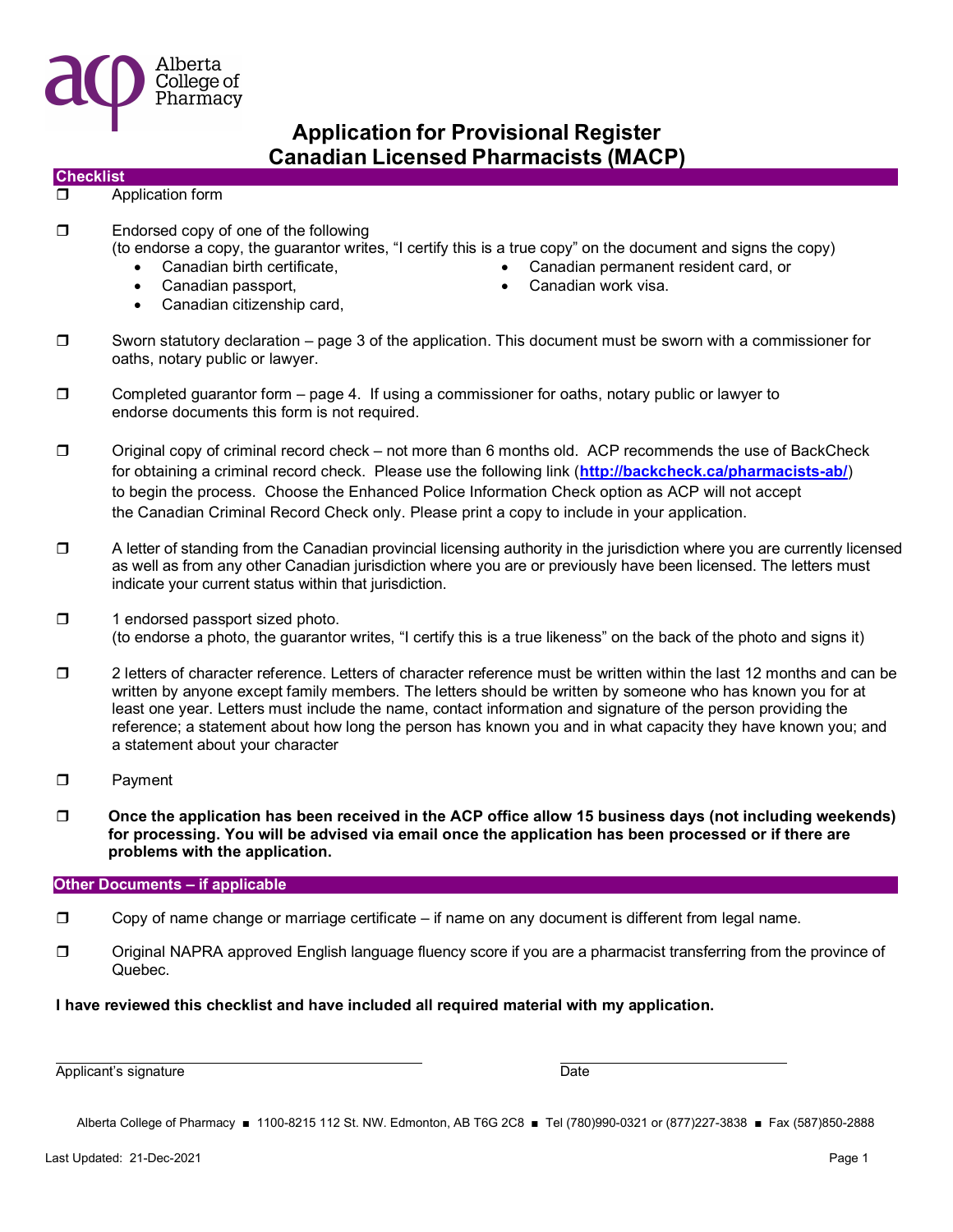

| <b>Personal Information</b>                       |                                                                                                                                                                                                                                |                |                       |                                                      |
|---------------------------------------------------|--------------------------------------------------------------------------------------------------------------------------------------------------------------------------------------------------------------------------------|----------------|-----------------------|------------------------------------------------------|
| First name                                        | Middle name                                                                                                                                                                                                                    |                | Surname               | Gender                                               |
|                                                   |                                                                                                                                                                                                                                |                |                       |                                                      |
|                                                   |                                                                                                                                                                                                                                |                |                       |                                                      |
| address:                                          |                                                                                                                                                                                                                                |                |                       | Area code Telephone #                                |
| City / Town                                       | Province                                                                                                                                                                                                                       | Postal code    | Cell:                 | Area code Telephone #                                |
|                                                   |                                                                                                                                                                                                                                |                |                       |                                                      |
|                                                   | Date of birth (day/month/year) Place of birth (country)                                                                                                                                                                        |                |                       |                                                      |
| <b>Pharmacy Education and Exams</b>               |                                                                                                                                                                                                                                |                |                       |                                                      |
|                                                   | University Name Lawrence and Contract and Contract of the Contract of the Contract of the Contract of the Contract of the Contract of the Contract of the Contract of the Contract of the Contract of the Contract of the Cont |                |                       |                                                      |
|                                                   |                                                                                                                                                                                                                                |                |                       |                                                      |
| PEBC Registration Number <b>Example 20</b> Number |                                                                                                                                                                                                                                |                |                       | <b>PEBC Qualifying Exam Date</b> <u>(month/year)</u> |
|                                                   |                                                                                                                                                                                                                                |                |                       |                                                      |
|                                                   | Previous Registration - List all Canadian jurisdictions which presently or previously registered as a pharmacist                                                                                                               |                |                       |                                                      |
| Jurisdiction                                      |                                                                                                                                                                                                                                | Registration # | <b>Present Status</b> |                                                      |
|                                                   |                                                                                                                                                                                                                                |                |                       |                                                      |
|                                                   |                                                                                                                                                                                                                                |                |                       |                                                      |
|                                                   |                                                                                                                                                                                                                                |                |                       |                                                      |
|                                                   |                                                                                                                                                                                                                                |                |                       |                                                      |

#### Disclosure of Personal Information

ACP is responsible for maintaining and protecting the personal information you have provided. In some situations, legislation requires and/or authorizes ACP to collect and use or disclose your personal information; other situations require your consent.

ACP allows you to make your personal consent choices on your ACP registration profile page (Alinity - Advanced Simplicity (abpharmacy.ca)). Please log on and select your consent choices. If no selection is made, ACP will assume you consent to release your information for all approved purposes.

ACP's Privacy of Personal Information Policy can be viewed in full at **abpharmacy.ca** 

I declare that all of the information on this application or any information supplied in support of this application is true to the best of my knowledge.

Applicant's signature Date Date Date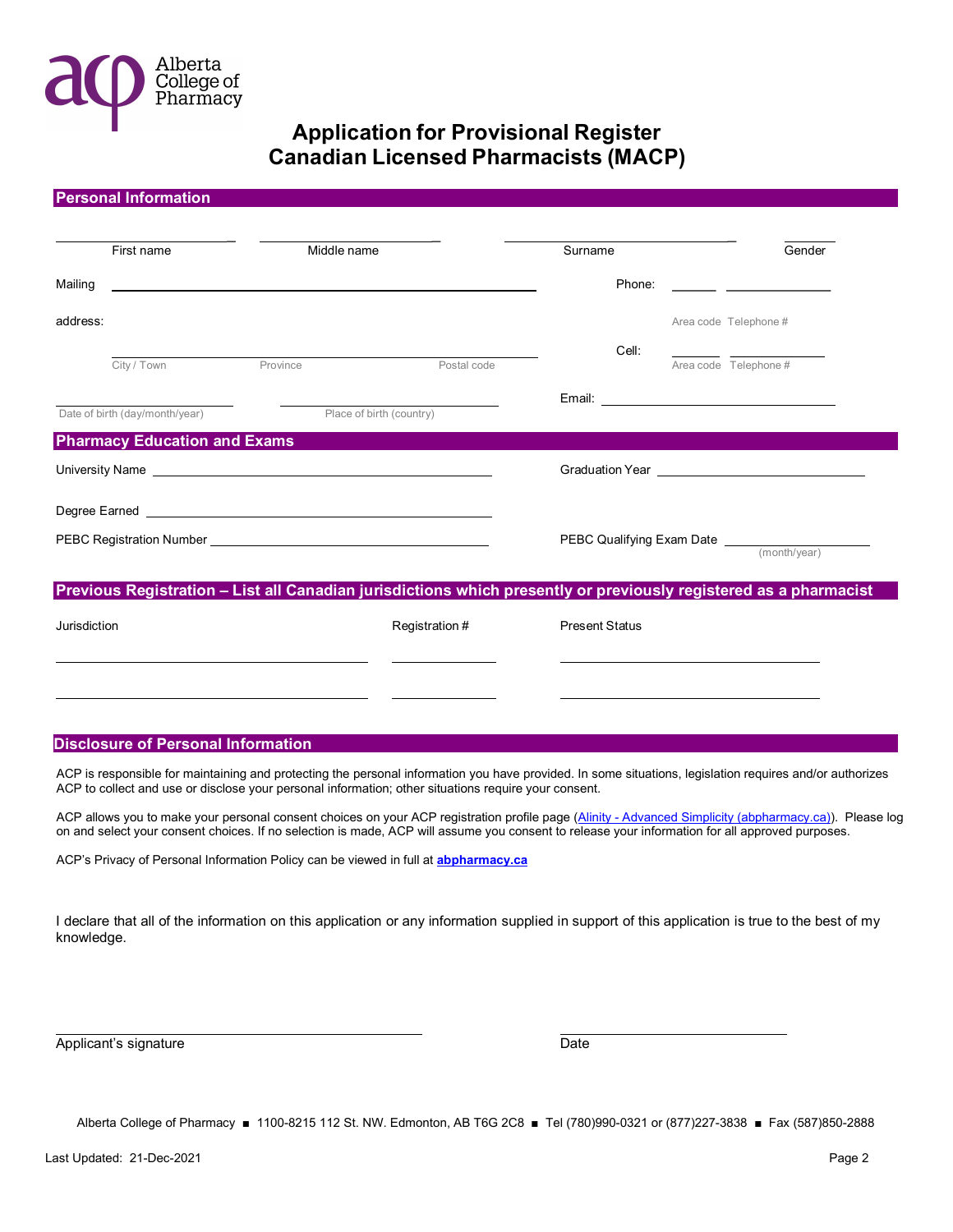

|                            | Statutory Declaration – Must be sworn in the presence of a commissioner for oaths, notary public or lawyer, |
|----------------------------|-------------------------------------------------------------------------------------------------------------|
| <b>CANADA</b>              |                                                                                                             |
| <b>PROVINCE OF ALBERTA</b> | ) In the matter of application for registration with the Alberta College of Pharmacy                        |
| TO WIT:                    |                                                                                                             |
|                            | a resident of the                                                                                           |

city/town of \_\_\_\_\_\_\_\_\_\_\_\_\_\_\_\_\_\_\_\_\_\_\_\_\_\_\_\_\_\_\_\_\_\_\_\_\_, in the Province of \_\_\_\_\_\_\_\_\_\_\_\_\_\_\_\_\_\_\_\_\_\_\_\_\_\_\_\_\_\_\_\_

do hereby declare that I:

- am the person referred to in the documents submitted in support of my application, and that these documents present a true and accurate account of my qualifications;
- have not been found guilty of an offence under any Act regulating the practice of pharmacists or relating to the sale of drugs, or of any criminal offence;
- am not the subject of a current investigation or proceeding relating to an offence under any Act regulating the practice of pharmacists or relating to the sale of drugs, or relating to any criminal offence;
- have not been the subject of a finding of professional misconduct, incompetence or incapacity in Alberta or any other jurisdiction in relation to pharmacy or any other health profession and am not the subject of any current professional misconduct, incompetence, or incapacity proceeding in Alberta or any other jurisdiction in relation to pharmacy or any other health profession;
- have not had a judgment in a civil action against me with respect to the practice of pharmacy or another regulated health profession in Alberta or any other jurisdiction.

I further declare that I shall provide the Registrar with the details of any of the following that relate to me and that occur or arise after my registration:

- a charge relating to an offence under any Act regulating the practice of pharmacists or relating to the sale of drugs, or relating to any criminal offence;
- a finding of guilt in relation to an offence under any Act regulating the practice of pharmacists or relating to the sale of drugs or in relation to any criminal offence;
- a finding of professional misconduct, incompetence or incapacity in any jurisdiction in relation to pharmacy or any other health profession;
- a proceeding for professional misconduct, incompetence or incapacity in any jurisdiction in relation to pharmacy or any other health profession;
- a judgment in a civil action against me with respect to the practice of pharmacy or another regulated health profession in Alberta or any other jurisdiction.

I acknowledge that I shall be deemed to have not satisfied the requirements for registration if I make a false or misleading statement or representation on my application.

I make this solemn declaration conscientiously believing it to be true and knowing that it is of the same force and effect as if made under oath and by virtue of the Canada Evidence Act.

DECLARED before me at the (insert "city" or "town")  $\circ$  of  $\_\_$  $(\mathsf{name \ of \ city \ / \ town)$ 

day of  $\qquad \qquad ,$  A.D. 20  $\qquad \qquad )$ 

in the Province of \_\_\_\_\_\_\_\_\_\_\_\_, this \_\_\_\_\_\_\_) Signature of Declarant

| A Commissioner for Oaths in and |
|---------------------------------|
| for the Province of             |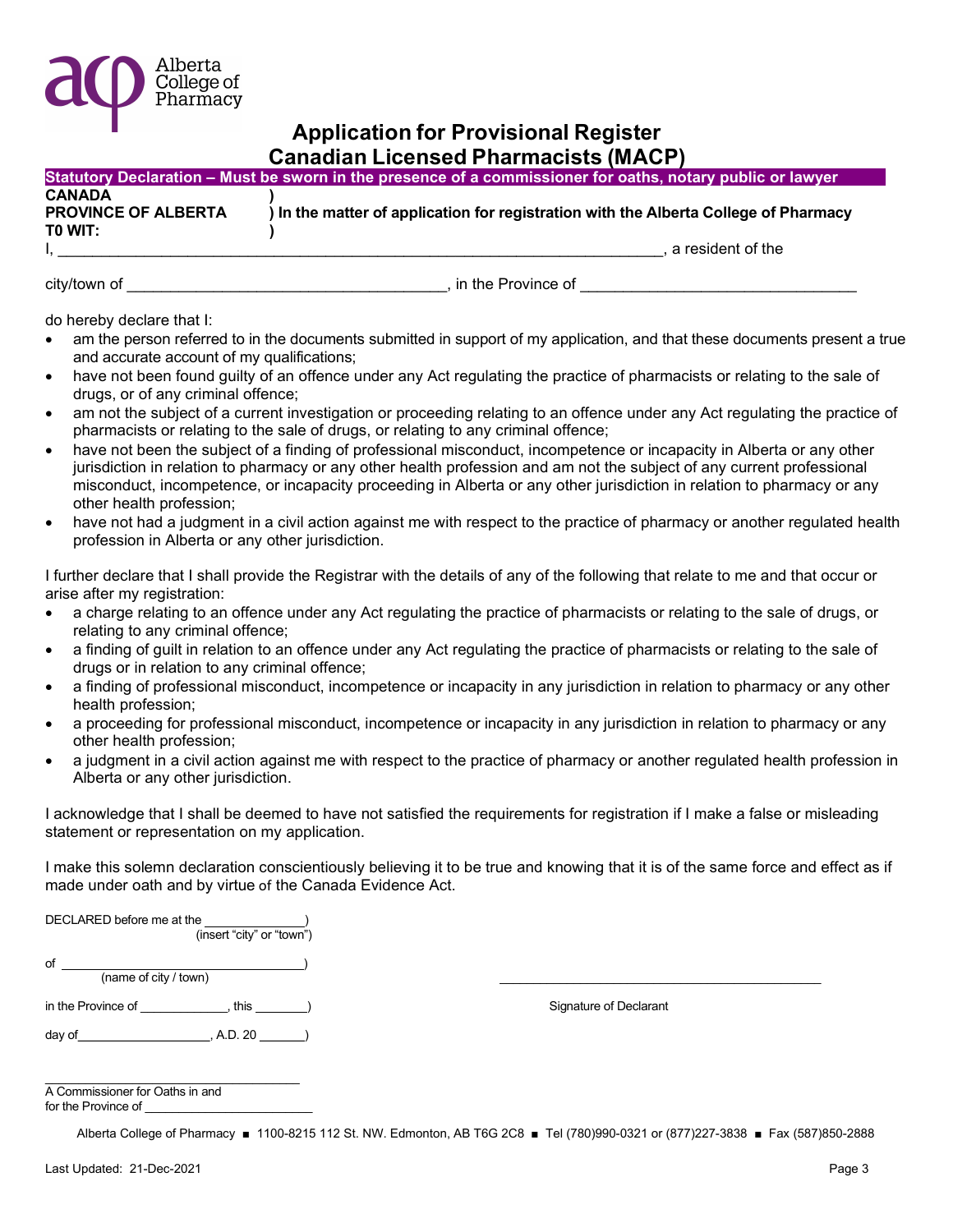

### Guarantor Information and Declaration

### Duties of a guarantor

Your guarantor must perform the following tasks free of charge:

- 1. Certify the information on your application form by completing and signing the Declaration of Guarantor portion of this form. Completed form must be submitted to ACP with the application package.
- 2. Write on the back of the photo, "I certify this to be a true likeness of (your name)" and sign and date.
- 3. Write on the back of any photocopies to be certified, "I certify this to be a true copy of the original document" and sign and date.

### Eligible guarantors

Your guarantor must:

- 1. be a Canadian citizen residing in Canada and must be accessible to the Alberta College of Pharmacy for verification. Relatives may act as guarantors if they are a Canadian citizen residing in Canada.
- 2. have known you personally for at least two years.
- 3. hold a current Canadian passport

If you do not know an eligible guarantor, as outlined above, all documents must be signed by a commissioner for oaths, notary public or lawyer. If signed by a commissioner for oaths, notary public or lawyer this form is not required. All documents must bear appropriate seal or appropriate license/registration number of the commissioner for oaths, notary public or lawyer.

### Declaration of Guarantor

| Guarantor's surname (please print) | Given name(s)              |                            |
|------------------------------------|----------------------------|----------------------------|
| Occupation                         | <b>Cdn Passport Number</b> | Email address              |
| Business telephone number          | Home telephone number      | Cellular number (optional) |

### **Declaration**

I declare that I am a Canadian citizen who holds a valid Canadian passport and, to the best of my knowledge and belief, all of the statements made in this application are true. I have known the applicant personally for at least two years and have certified on the back of the photo that the image is a true likeness of the applicant. If applicable, I have also certified on the photocopies of supplementary documentation that, to the best of my knowledge, the photocopy is a true likeness of the original.

Date Signed at (city and province)